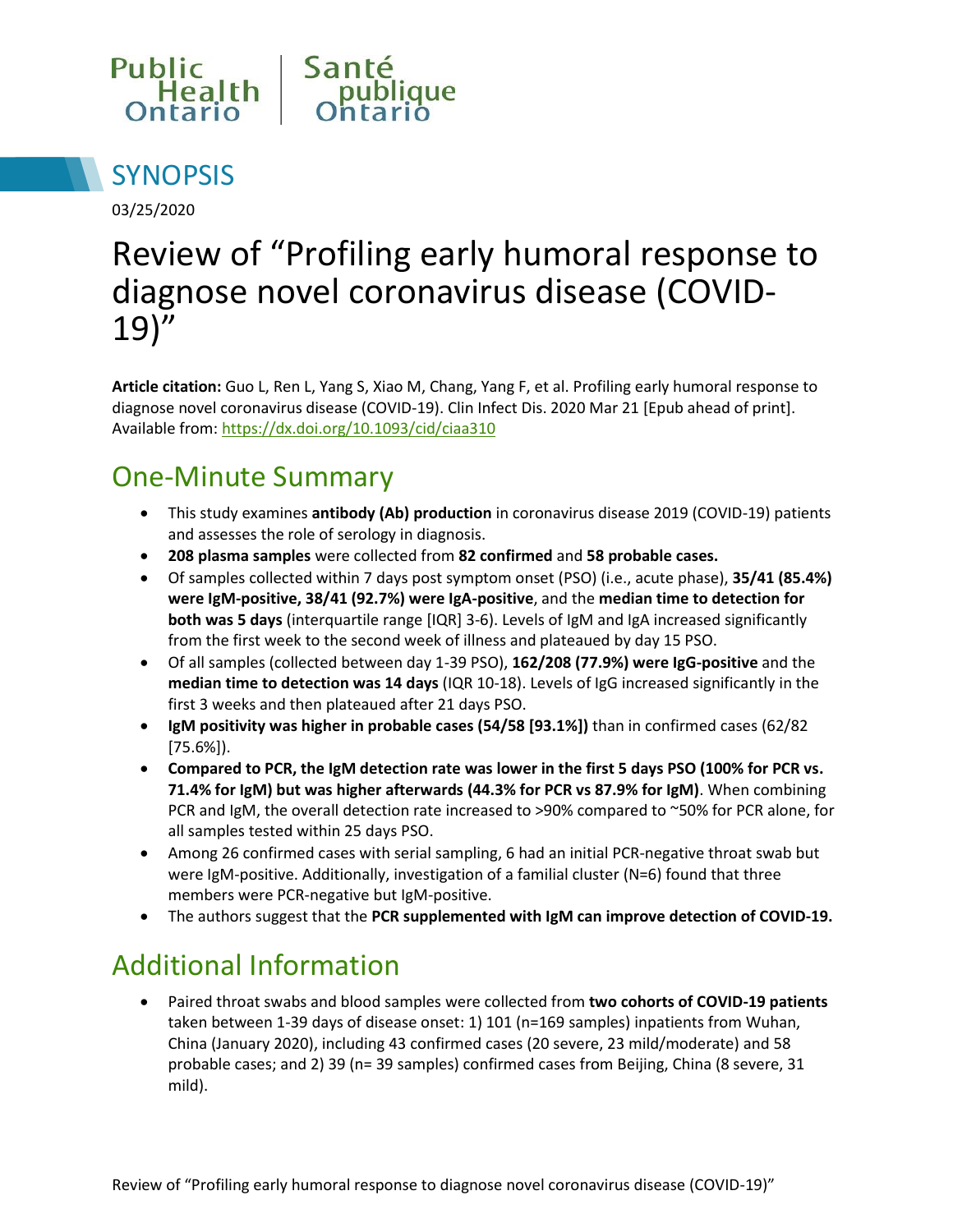- Confirmed cases were defined as detection of viral RNA by real-time PCR or sequencing. Probable cases were based on clinical manifestations, chest X-rays and epidemiological link to confirmed cases but RNA was not detected (i.e. PCR test was negative).
- Plasma from patients with non-COVID-19 acute lower respiratory tract infections (n=135) and healthy patients (n=150) were used as a control.
- Enzyme-linked immunosorbent assay (ELISA) was used for Ab detection using a recombinant nucleocapsid (N) protein from COVID-19. The **recombinant N protein did not cross-react with IgG against seasonal coronaviruses (CoV-229E, CoV-NL63, CoV-OC43, CoV-HKU1); however, there was cross reactivity with SARS-CoV Ab**.

## PHO Reviewer's Comments

- The authors acknowledge that using cross-sectional sampling introduces variability in the timing of sample collection since symptom onset, leading to variation in appearance of antibodies.
- In the cross-reactivity studies, human plasma was tested at a dilution of 1:400. It is possible that cross-reactivity may be seen with undiluted plasma. Further, cross-reactivity with other viruses or other known interfering factors (e.g., Heterophile Ab, rheumatoid factor) was not determined.
- Higher IgM positivity in probable cases compared to confirmed cases is an interesting finding. It is possible that probable cases were diagnosed later in the course of illness when viral load is lower and therefore undetectable by PCR. This timing would correlate with the rise of IgM.

## Citation

Ontario Agency for Health Protection and Promotion (Public Health Ontario). Review of "Profiling early humoral response to diagnose novel coronavirus disease (COVID-19)". Toronto, ON: Queen's Printer for Ontario; 2020.

### Disclaimer

This document was developed by Public Health Ontario (PHO). PHO provides scientific and technical advice to Ontario's government, public health organizations and health care providers. PHO's work is guided by the current best available evidence at the time of publication.

The application and use of this document is the responsibility of the user. PHO assumes no liability resulting from any such application or use.

This document may be reproduced without permission for non-commercial purposes only and provided that appropriate credit is given to PHO. No changes and/or modifications may be made to this document without express written permission from PHO.

## Public Health Ontario

Public Health Ontario is a Crown corporation dedicated to protecting and promoting the health of all Ontarians and reducing inequities in health. Public Health Ontario links public health practitioners, frontline health workers and researchers to the best scientific intelligence and knowledge from around the world.